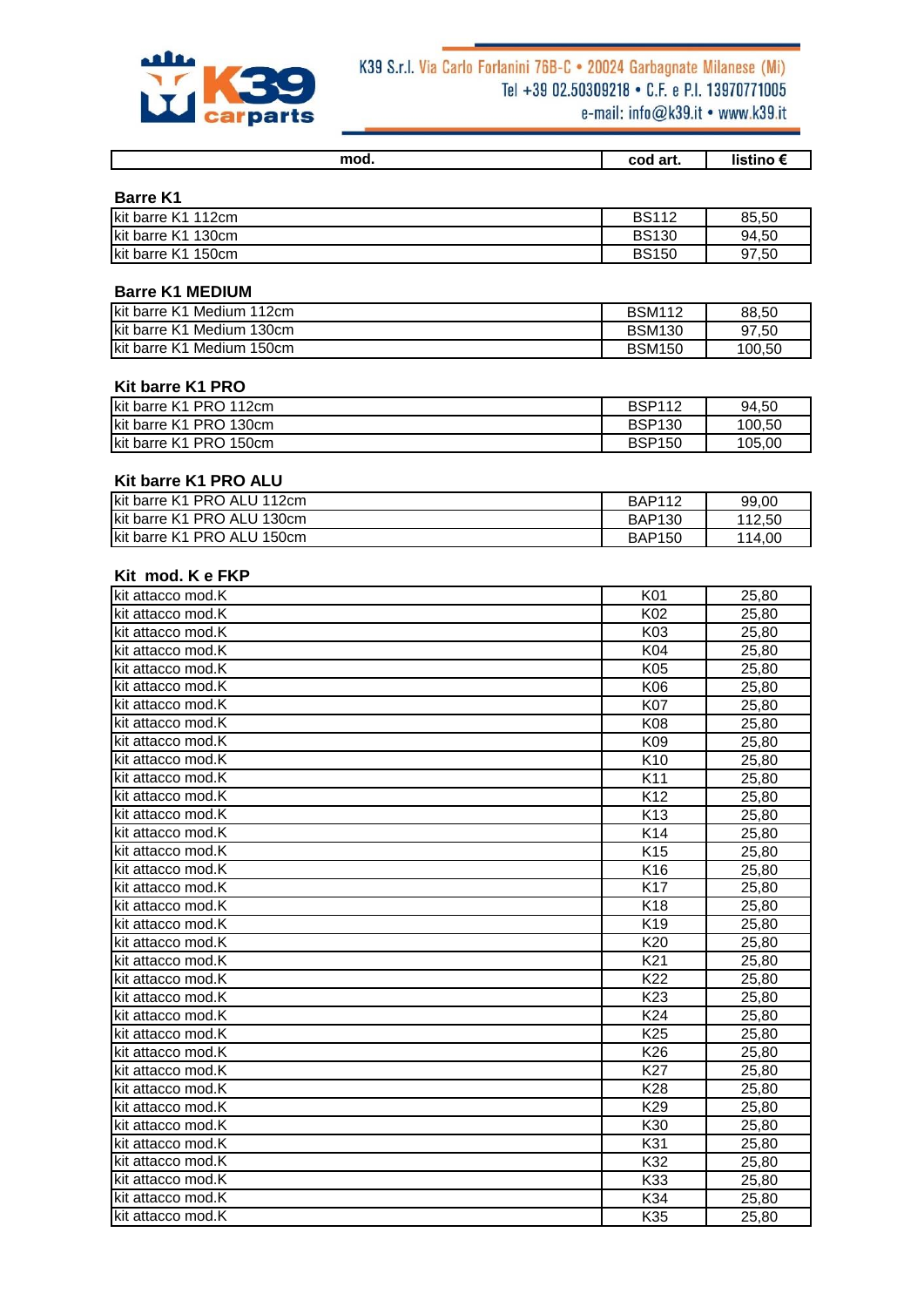| mod.                                                 | cod art.        | listino € |
|------------------------------------------------------|-----------------|-----------|
| kit attacco mod.K                                    | K36             | 25,80     |
| kit attacco mod.K                                    | K37             | 25,80     |
| kit attacco mod.K                                    | K38             | 25,80     |
| kit attacco mod.K                                    | K39             | 25,80     |
| kit attacco mod.K                                    | K40             | 25,80     |
| kit attacco mod.K                                    | K41             | 25,80     |
| kit attacco mod.K                                    | K42             | 25,80     |
| kit attacco mod.K                                    | K43             | 25,80     |
| kit attacco mod.K                                    | K44             | 25,80     |
| kit attacco mod.K                                    | K45             | 25,80     |
| kit attacco mod.K                                    | K46             | 25,80     |
| kit attacco mod.K                                    | <b>K47</b>      | 25,80     |
| kit attacco mod.K                                    | K48             | 25,80     |
| kit attacco mod.K                                    | K49             | 25,80     |
| kit attacco mod.K                                    | K <sub>50</sub> | 25,80     |
| kit attacco mod.K                                    | K51             | 25,80     |
| kit attacco mod.K                                    | K52             | 25,80     |
| kit attacco mod.K                                    | K <sub>53</sub> | 25,80     |
| kit attacco mod.K                                    | K54             | 25,80     |
| kit attacco mod.K                                    | K55             | 25,80     |
| kit attacco mod.K                                    | K <sub>56</sub> | 25,80     |
| kit attacco mod.K                                    | <b>K57</b>      | 25,80     |
| kit attacco mod.K                                    | K58             | 25,80     |
| kit attacco mod.K                                    | K59             | 25,80     |
| kit attacco mod.K                                    | K60             | 25,80     |
| kit attacco mod.KFP                                  | KFP01           | 27,30     |
| kit attacco mod.KFP                                  | KFP02           | 27,30     |
| kit attacco mod.KFP                                  | KFP03           | 27,30     |
| kit attacco mod.KFP                                  | KFP04           | 39,30     |
| kit attacco mod.KFP                                  | KFP05           | 27,30     |
|                                                      |                 |           |
| <b>IKit optional tannet ner hasculanti inclinati</b> | <b>K100B</b>    | R UU      |

| Kit optional tappet per basculanti inclinati | K100B     | 6.00  |
|----------------------------------------------|-----------|-------|
| Kit optional lock bar                        | K101L     | 10.50 |
| Vite a T per cava                            | $900^{-}$ | 6.00  |

## **Kit mod. KING**

| kit attacco mod.KING  | KK1             | 18,00 |
|-----------------------|-----------------|-------|
| Ikit attacco mod.KING | KK <sub>2</sub> | 9,00  |
| kit attacco mod.KING  | KK <sub>3</sub> | 18,00 |
| kit attacco mod.KING  | KK4             | 18,00 |
| kit attacco mod.KING  | KK <sub>5</sub> | 45.00 |

## **Barre per "Station Wagon"**

| Rapid Barre telescopiche Alu per railing aperti            | 831  | 54,00  |
|------------------------------------------------------------|------|--------|
| Lion 1 "barre sw open" cm 120" Alu<br><b>MADE IN ITALY</b> | 8011 | 99,00  |
| Lion 2 "barre sw open" cm 135" Alu<br><b>MADE IN ITALY</b> | 8021 | 108,00 |
| KING 1 "barre sw integrate" cm 112 Alu MADE IN ITALY       | 821  | 111,00 |
| KING 2 "barre sw integrate" cm 120 Alu MADE IN ITALY       | 822  | 117,00 |
| Optional Profili inferiori per Lion e King (2pz.)          | 800G | 6,00   |

### **Portabiciclette**

| Orion    | Portabiciclette da tetto                          | 301    | 52,50  |
|----------|---------------------------------------------------|--------|--------|
| Lock 1   | Kit serratura per Orion                           | 301 KL | 6,00   |
| Sagittar | Portabiciclette da tetto Alu con doppio antifurto | 302    | 96,00  |
| Travel   | Portabiciclette posteriore 3 bici                 | 401    | 84.00  |
| Holiday  | Portabiciclette posteriore 3 bici                 | 402    | 93,00  |
| Mak 3    | Portabiciclette posteriore 3 bici con corsie Alu  | 403    | 276,00 |
| Jupiter  |                                                   | 501    | 66,00  |

#### **Portasci**

| Everest 3<br>3 paia di sci/2 snowboard              | 601 | 71,40  |
|-----------------------------------------------------|-----|--------|
| Everest 5<br>5 paia di sci/4 snowboard              | 602 | 89.90  |
| <b>Trivor 5 slide</b><br>5 paia di sci/ 4 snowboard | 603 | 106.50 |
| Kit optional fissaggio<br>per barre in ferro        | 610 | 10.50  |